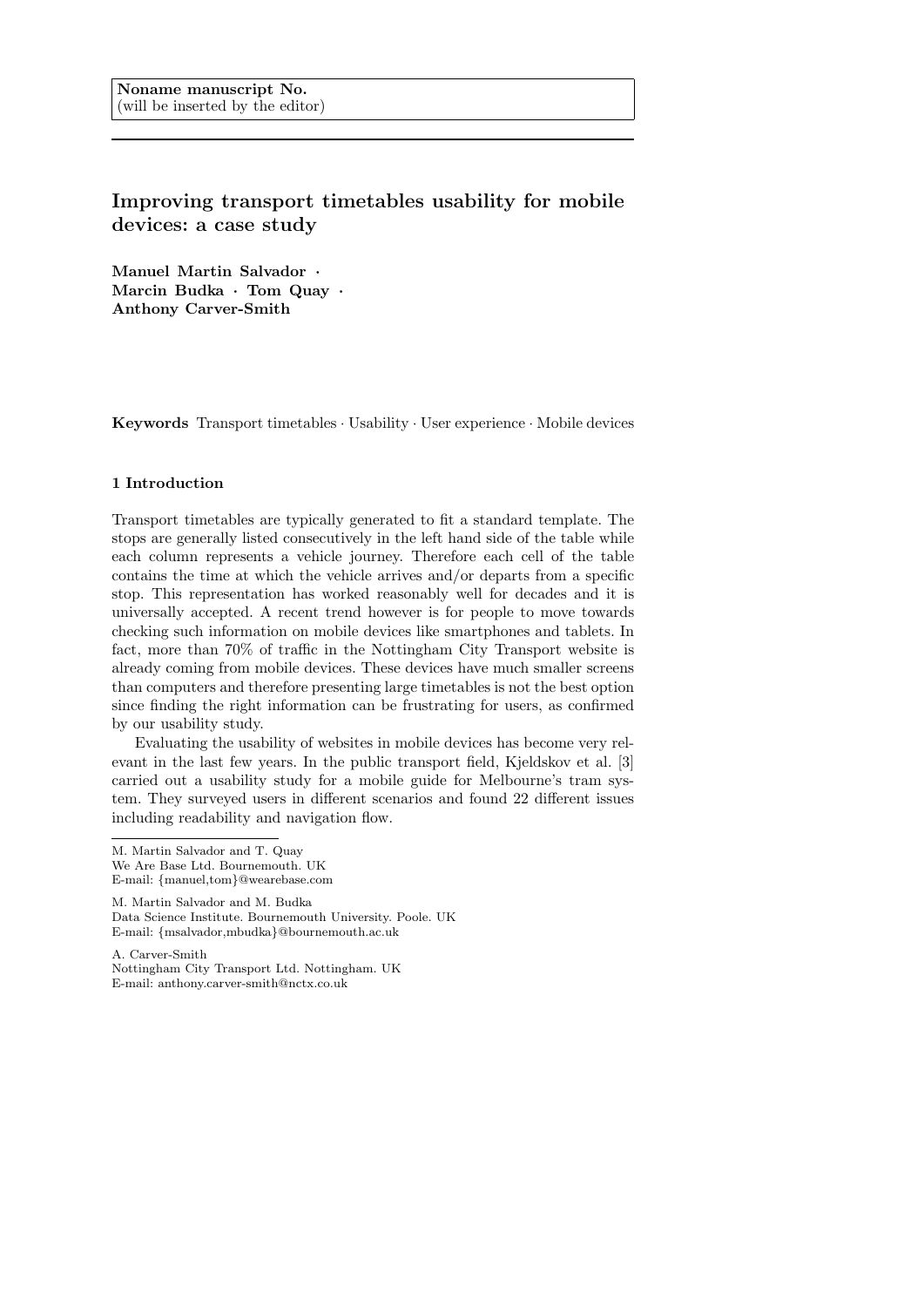Another way of finding usability issues is performing an eye-tracking study like the one by Fukuda et al. [1], where the authors evaluated the usability of timetable systems on a desktop computer. Identified issues included small font size, design of navigational buttons and unclear navigation flow. Unfortunately, eye-tracking systems are still not robust enough to be used in smaller screens.

In this paper we present the challenges we found on generating bus timetables, a usability study for improving bus timetables in mobile devices and the user interface changes implemented a result. This work has been completed in partnership with Nottingham City Transport Ltd.

## 2 Challenges in timetables generation

In the United Kingdom, bus operators are required to provide bus route and timetable information in a  $TransXChange<sup>1</sup>$  file. This standard format is quite complex since is able to model all kind of relations. For that reason, processing this file is challenging. Once this information is stored in our system, we prepare the timetables by querying the database.

Timetables are on-demand generated for an individual bus line depending on the date and bus direction. Sometimes, several bus lines are joined in the same timetable which makes the generation more complicated. For instance, bus stops (i.e. rows) need to be ordered in a meaningful way taking into account that bus lines share some of them but also follow different paths. Similarly, columns should follow an ascending temporal order. Due to these restraints it is common to find large groups of gaps in the timetables that do not look visually appealing.

## 3 Usability study

We have followed a continuous usability testing approach as suggested in [4]. That is, tests are performed with a reduced number of users and then user interface changes are made based on their feedback. This process is repeated several times until finding a satisfactory result.

A total of 12 users were asked to follow three prescribed scenarios and answer a number of questions in each of them (e.g. 'In what direction do you have to take the bus' or 'At what time do you expect to arrive'). We split the users in two equally sized groups in which one of them used the original website while the other used the new modified version. In the three scenarios, users were asked to realise a hypothetical trip from one place to another. The difficulty varied according to the characteristics of the presented timetable (e.g. number of stops, number of lines and bus frequencies).

After completing the questionnaire, three additional questions covering customer satisfaction as suggested by  $ACSI<sup>2</sup>$  indicators, have been asked:

<sup>1</sup> TransXChange is the UK standard for exchanging bus schedules https://www.gov.uk/government/collections/transxchange

<sup>2</sup> American Customer Satisfaction Index http://www.theacsi.org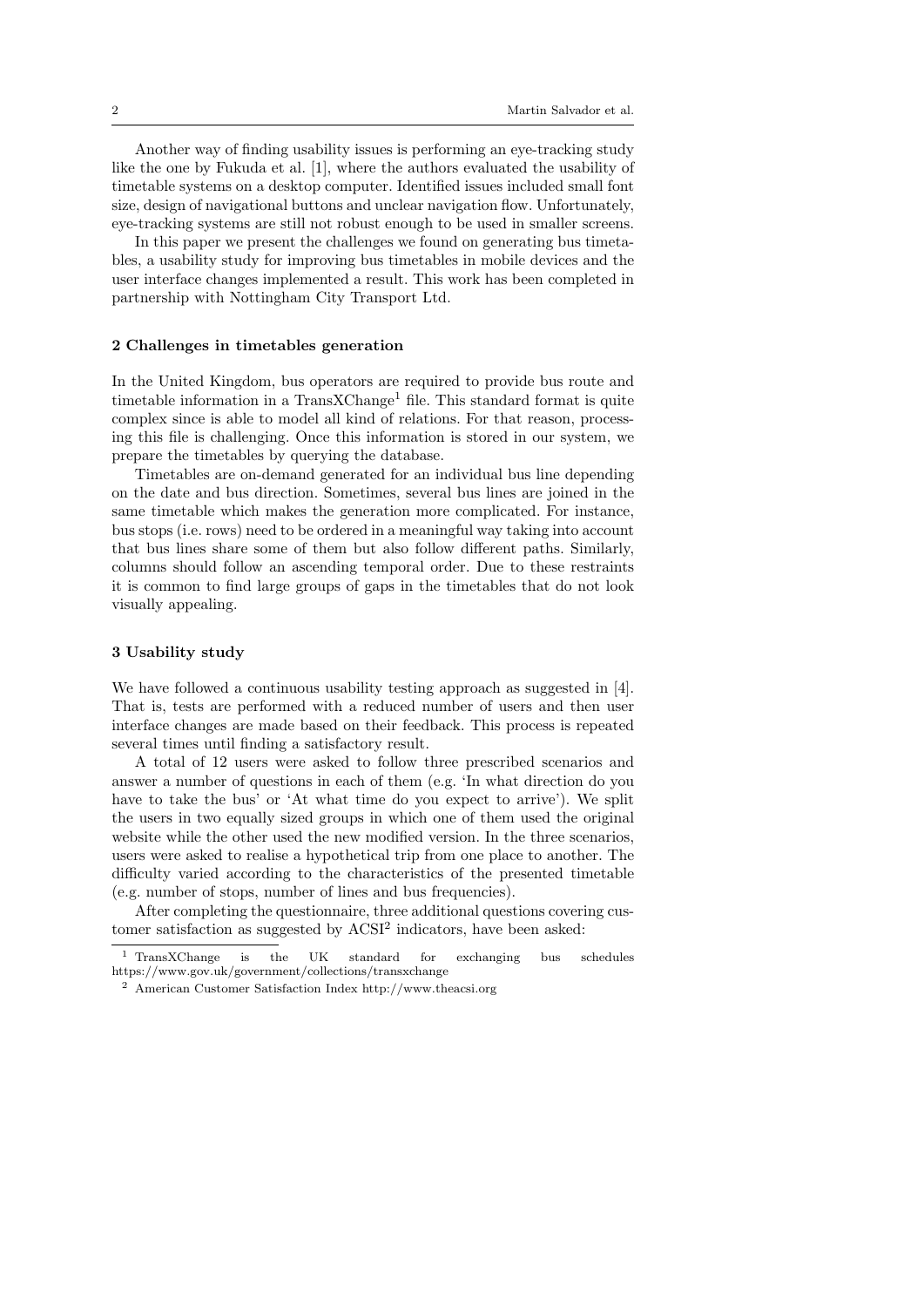

Fig. 1 Original (left) and modified (right) versions

- Overall satisfaction. How did you feel overall with finding the information in the timetable? From 1 (very dissatisfied) to 10 (very satisfied).
- Level of difficulty. How difficult was it to find the information that you needed? From 1 (extremely difficult) to 10 (extremely easy).
- Expectancy. Do you think that this timetable is the most appropriate tool for finding the bus information? From 1 (falls short of your expectations) to 10 (exceeds your expectations).

At the end of the tests users were asked to provide any additional feedback or further suggestions.

# 4 Timetable UX changes

We have split the user interface changes in two categories: a) responsive design, and b) interactive controls. These changes have been refined during the usability study thanks to users feedback. Figure 1 shows the original and the modified versions.

Responsive design Mobile devices have smaller screens and therefore less space to present information. Our approach was to dynamically compress the timetables on-demand in both dimensions, to best fit the user's screen size. Firstly, columns representing journeys which share the same frequency are merged. Then, the number of rows is reduced to only show the main stops. Such main stops can be either defined a priori, e.g. in a TransXChange file, or defined by the user (e.g. favourite stops). If this is not the case, there are several approaches which can be followed to automatically select the main stops (e.g. stops in most popular searches, stops served by multiple lines).